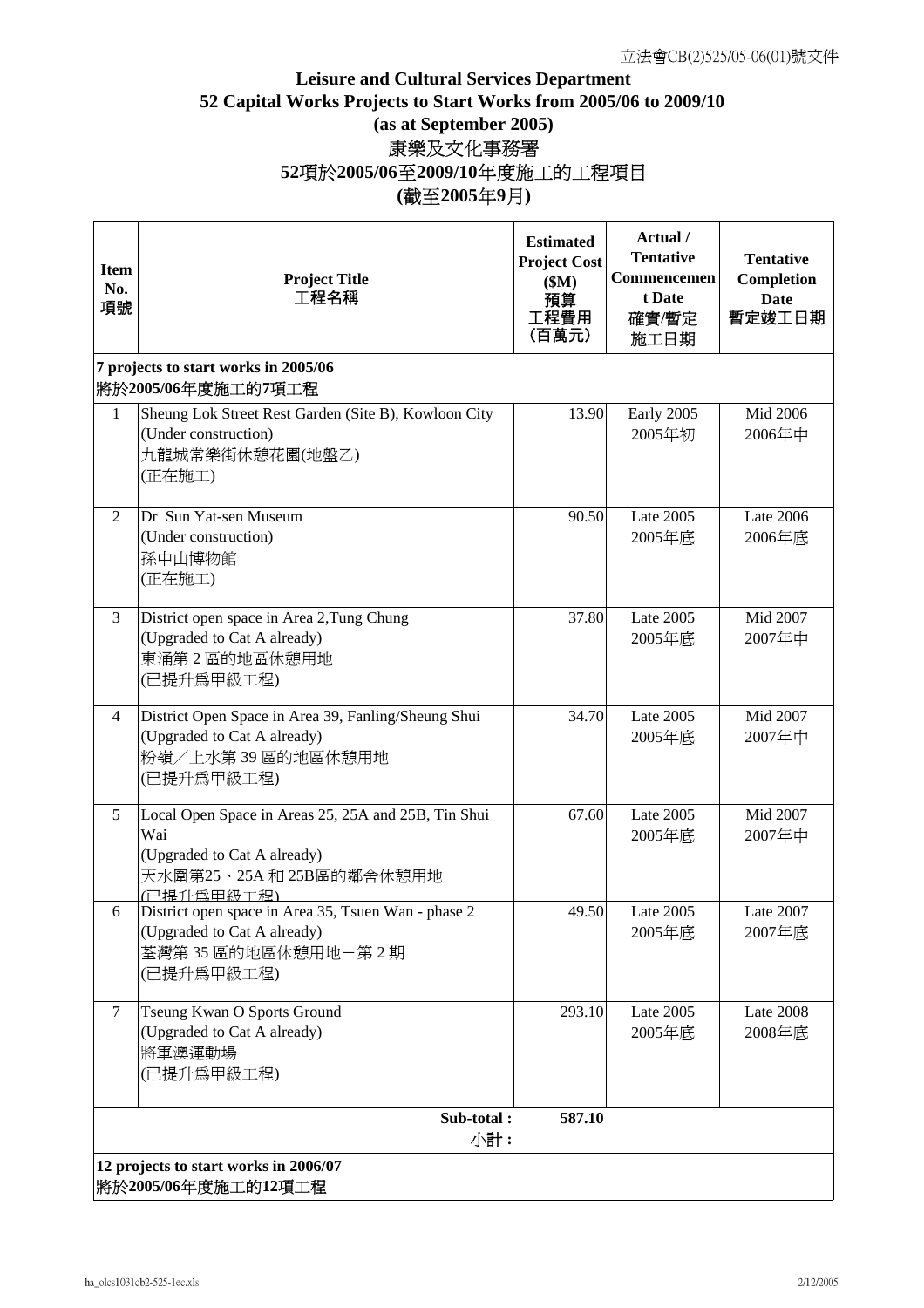| <b>Item</b><br>No.<br>項號 | <b>Project Title</b><br>工程名稱                                                                                                                                                                                              | <b>Estimated</b><br><b>Project Cost</b><br>\$M\$<br>預算<br>工程費用<br>(百萬元) | Actual /<br><b>Tentative</b><br>Commencemen<br>t Date<br>確實/暫定<br>施工日期 | <b>Tentative</b><br>Completion<br>Date<br>暫定竣工日期 |
|--------------------------|---------------------------------------------------------------------------------------------------------------------------------------------------------------------------------------------------------------------------|-------------------------------------------------------------------------|------------------------------------------------------------------------|--------------------------------------------------|
| 8                        | Local Open Space Area 52 (Ching Chung) Tuen Mun<br>(To proceed as minor works item)<br>屯門第52區(青松)鄰舍休憩用地<br>(以小型工程方式進行)                                                                                                    | 14.50                                                                   | <b>Late 2006</b><br>2006年底                                             | Late 2007<br>2007年底                              |
| 9                        | Open Space at Tai Kok Tsui Temporary Market<br>(To proceed as minor works item)<br>在大角咀臨時街市闢建休憩用地<br>(以小型工程方式進行)                                                                                                          | 14.50                                                                   | <b>Late 2006</b><br>2006年底                                             | Early 2008<br>2008年初                             |
| 10                       | Sham Shui Po Park (Stage II)<br>深水埗公園(第II階段)                                                                                                                                                                              | 48.20                                                                   | Late 2006<br>2006年底                                                    | Late 2008<br>2008年底                              |
| 11                       | District Open Space in Area 40A, Tseung Kwan O<br>將軍澳第40A區休憩用地                                                                                                                                                            | 51.03                                                                   | <b>Late 2006</b><br>2006年底                                             | Late 2008<br>2008年底                              |
| 12                       | Indoor Recreation Centre cum Library in Area 17, Tung<br>Chung, Lantau<br>大嶼山東涌第17區體育館兼地區圖書館                                                                                                                              | 305.00                                                                  | Late 2006<br>2006年底                                                    | Late 2009<br>2009年底                              |
| 13<br>14                 | Renovation of libraries - Phase 2 works<br>(Fa Yuen Street Public Library)<br>圖書館翻新工程 - 第二期工程<br>(花園街公共圖書館)<br>Renovation of libraries - Phase 2 works<br>(Lockhart Road Public Library)<br>圖書館翻新工程 - 第二期工程<br>(駱克道公共圖書館) |                                                                         |                                                                        |                                                  |
| 15                       | Renovation of libraries - Phase2 works<br>(Quarry Bay Public Library)<br>圖書館翻新工程 - 第二期工程<br>(鲗魚涌公共圖書館)                                                                                                                    |                                                                         |                                                                        |                                                  |
| 16                       | Renovation of libraries - Phase 2 works<br>(Sha Tin Public Library)<br>圖書館翻新工程 - 第二期工程<br>(沙田公共圖書館)                                                                                                                       | 120.54                                                                  | Early 2007<br>2007年初                                                   | Late $2008$<br>2008年底                            |
| 17                       | Renovation of libraries - Phase 2 works<br>(Shui Wo Street Public Library)<br>圖書館翻新工程 - 第二期工程<br>(瑞和街公共圖書館)                                                                                                               |                                                                         |                                                                        |                                                  |
| 18                       | Renovation of libraries - Phase 2 works<br>(To Kwa Wan Public Library)<br>圖書館翻新工程 - 第二期工程<br>(土瓜灣 公共圖書館)                                                                                                                  |                                                                         |                                                                        |                                                  |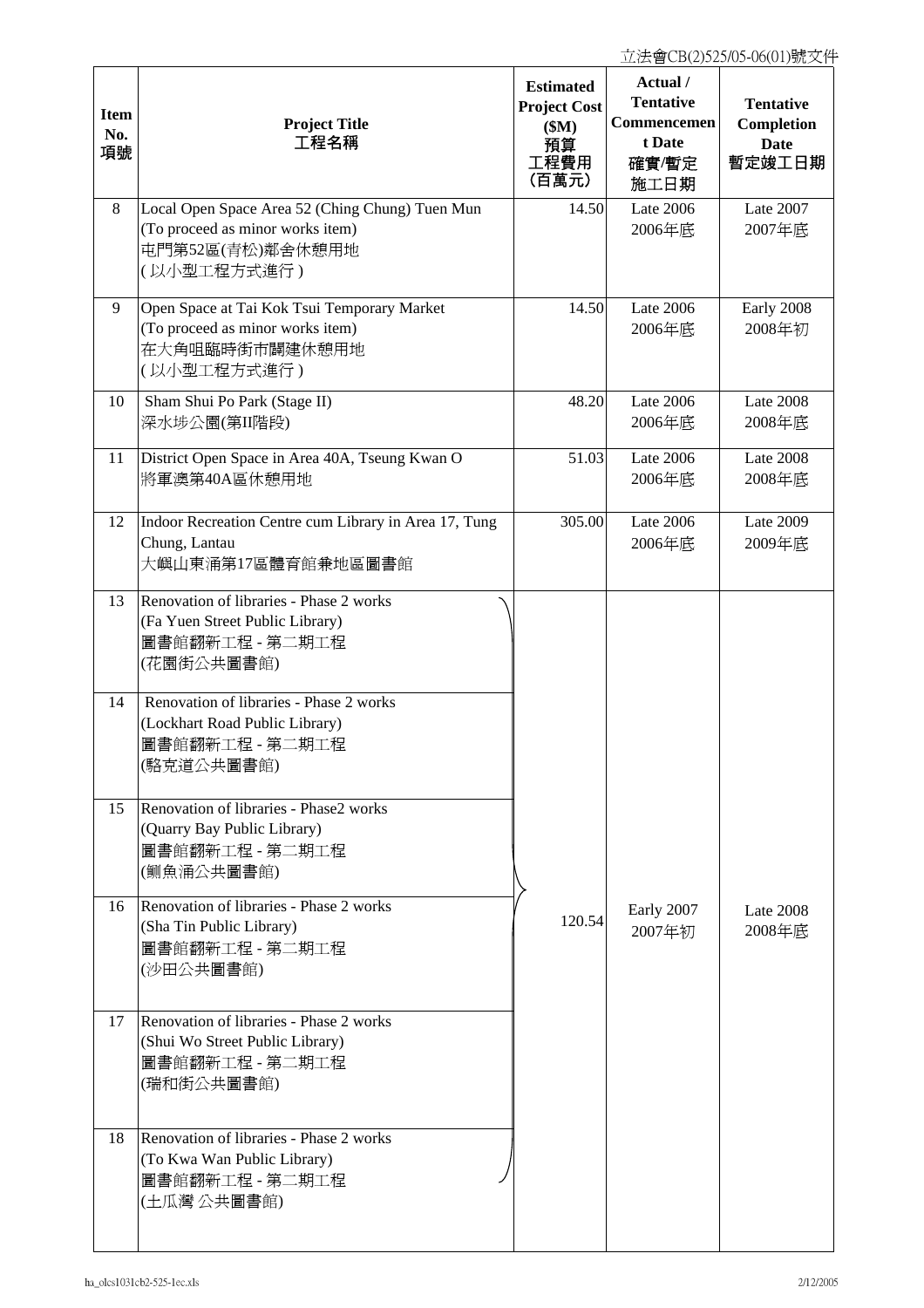| <b>Item</b><br>No.<br>項號 | <b>Project Title</b><br>工程名稱                                                           | <b>Estimated</b><br><b>Project Cost</b><br>\$M\$<br>預算<br>工程費用<br>(百萬元) | Actual /<br><b>Tentative</b><br>Commencemen<br>t Date<br>確實/暫定<br>施工日期 | <b>Tentative</b><br>Completion<br><b>Date</b><br>暫定竣工日期 |
|--------------------------|----------------------------------------------------------------------------------------|-------------------------------------------------------------------------|------------------------------------------------------------------------|---------------------------------------------------------|
| 19                       | Local Open Space Area 16 (Yau Oi South) Tuen Mun<br>屯門第16區(友愛南)鄰舍休憩用地                  | 64.09                                                                   | Early 2007<br>2007年初                                                   | Early 2009<br>2009年初                                    |
|                          | Sub-total:<br>小計:                                                                      | 617.85                                                                  |                                                                        |                                                         |
|                          | 22 projects to start works in 2007/08<br>將於2007/08年度施工的22項工程                           |                                                                         |                                                                        |                                                         |
| 20                       | Improvement to Hong Kong Stadium<br>香港大球場改善工程                                          | 43.00                                                                   | Mid 2007<br>2007年中                                                     | Late 2008<br>2008年底                                     |
| 21                       | Improvement works to Victoria Park Tennis Centre<br>維多利亞公園網球場改善工程                      | 55.50                                                                   | Mid 2007<br>2007年中                                                     | Mid 2009<br>2009年中                                      |
| 22                       | Ma On Shan Waterfront Promenade<br>馬鞍山海濱長廊                                             | 176.40                                                                  | Mid 2007<br>2007年中                                                     | Late 2010<br>2010年底                                     |
| 23                       | Improvement works of Kowloon Park Indoor Swimming<br>Pool<br>九龍公園室內游泳池改善工程             | 144.15                                                                  | Mid 2007<br>2007年中                                                     | Early 2009<br>2009年初                                    |
| $24\,$                   | Local Open Space Sham Tseng Area 50 Tsuen Wan<br>荃灣第50區深井鄰舍休憩用地                        | 17.50                                                                   | Mid 2007<br>2007年中                                                     | Mid 2008<br>2008年中                                      |
| 25                       | Local Open Space in Area 28 Fanling/Sheung Shui<br>粉嶺/上水第28區鄰舍休憩用地                     | 31.30                                                                   | Mid 2007<br>2007年中                                                     | Late 2008<br>2008年底                                     |
| 26                       | Improvement to Queen Elizabeth Stadium<br>伊利沙伯體育館改善工程                                  | 106.50                                                                  | Mid 2007<br>2007年中                                                     | Early 2009<br>2009年初                                    |
| 27                       | Improvement to Hong Kong Squash Centre<br>香港壁球中心改善工程                                   | 19.50                                                                   | Late 2007<br>2007年底                                                    | Early 2009<br>2009年初                                    |
| 28                       | Improvement to Lai Chi Kok Park Sports Centre<br>荔枝角公園體育館改善工程                          | 28.50                                                                   | Late 2007<br>2007年底                                                    | Early 2009<br>2009年初                                    |
| 29                       | Improvement to Ma On Shan Sports Centre<br>馬鞍山體育館改善工程                                  | 20.50                                                                   | Late 2007<br>2007年底                                                    | Early 2009<br>2009年初                                    |
| 30                       | Improvement to Shek Kip Mei Park Sports Centre<br>石硤尾公園體育館改善工程                         | 30.50                                                                   | <b>Late 2007</b><br>2007年底                                             | Early 2009<br>2009年初                                    |
| 31                       | Improvement to Siu Sai Wan Sports Ground<br>小西灣運動場改善工程                                 | 15.50                                                                   | Late 2007<br>2007年底                                                    | Early 2009<br>2009年初                                    |
| 32                       | Improvement to Stanley Main Beach Water Sports Centre<br>赤柱正灘水上活動中心改善工程                | 23.50                                                                   | Late 2007<br>2007年底                                                    | Early 2009<br>2009年初                                    |
| 33                       | Improvement to Tseung Kwan O Sports Centre<br>將軍澳體育館改善工程                               | 30.50                                                                   | Late 2007<br>2007年底                                                    | Early 2009<br>2009年初                                    |
| 34                       | Improvement to Western Park Sports Centre<br>西區公園體育館改善工程                               | 77.50                                                                   | Late 2007<br>2007年底                                                    | Early 2009<br>2009年初                                    |
| 35                       | District Open Space in Shek Yam Estate (Phases I & IV),<br>Kwai Chung<br>石蔭邨第1及4期地區休憩處 | 43.80                                                                   | Late 2007<br>2007年底                                                    | Mid 2009<br>2009年中                                      |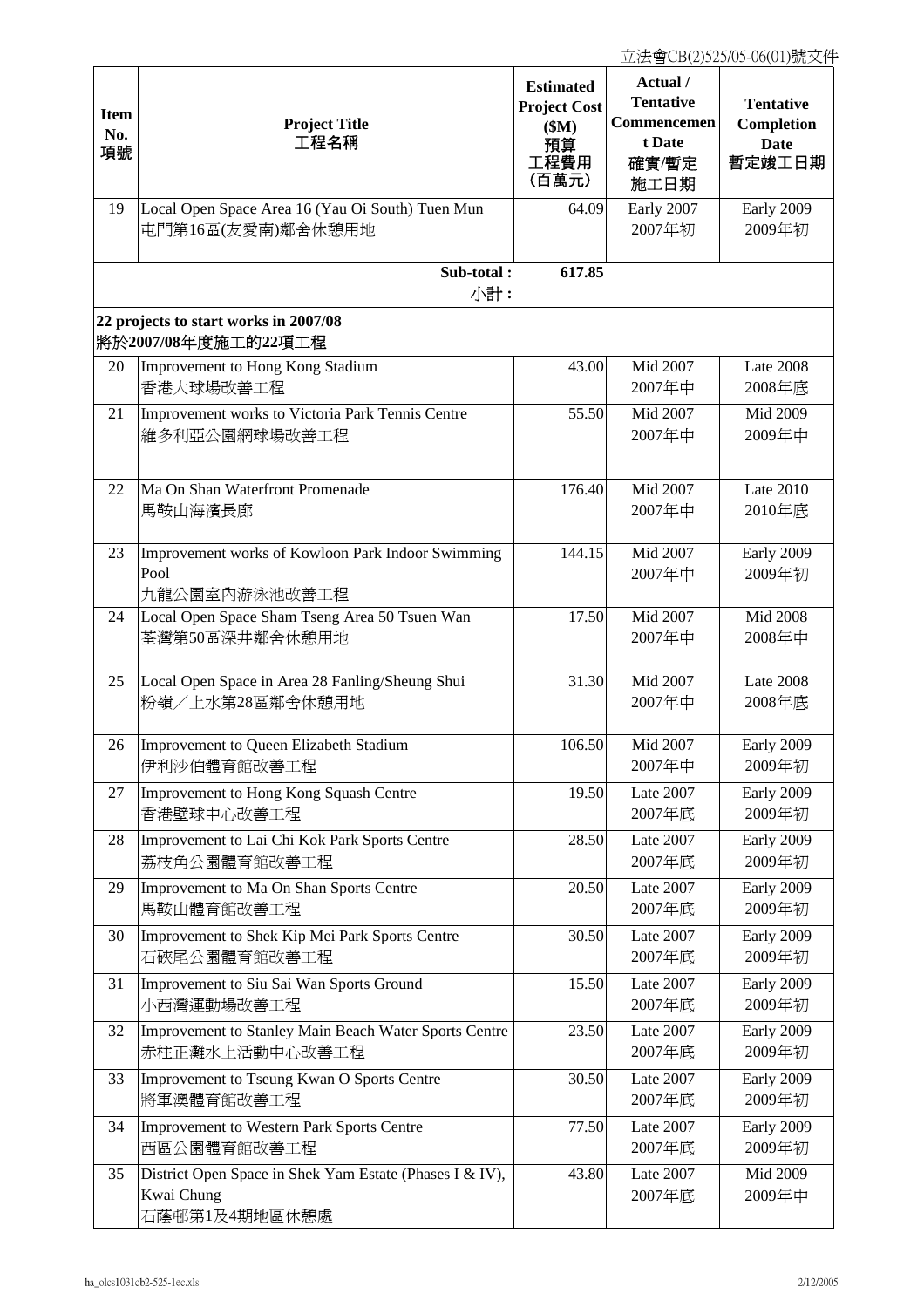| <b>Item</b><br>No.<br>項號 | <b>Project Title</b><br>工程名稱                                                                            | <b>Estimated</b><br><b>Project Cost</b><br>\$M\$<br>預算<br>工程費用<br>(百萬元) | Actual /<br><b>Tentative</b><br>Commencemen<br>t Date<br>確實/暫定<br>施工日期 | <b>Tentative</b><br>Completion<br><b>Date</b><br>暫定竣工日期 |
|--------------------------|---------------------------------------------------------------------------------------------------------|-------------------------------------------------------------------------|------------------------------------------------------------------------|---------------------------------------------------------|
| 36                       | Recreational Development of the 'LO' site at North Ap<br>Lei Chau Reclamation<br>鴨脷洲北部填海區「鄰舍休憩用地」康樂發展工程 | 99.00                                                                   | Late 2007<br>2007年底                                                    | Early 2009<br>2009年初                                    |
| 37                       | District Open Space Area 107 Tin Shui Wai<br>天水圍第107區地區休憩用地                                             | 83.86                                                                   | Late 2007<br>2007年底                                                    | Mid 2009<br>2009年中                                      |
| 38                       | Improvement to Hong Kong Coliseum<br>香港體育館改善工程                                                          | 162.50                                                                  | Late 2007<br>2007年底                                                    | Mid 2009<br>2009年中                                      |
| 39                       | District Open Space Area 9 Tsing Yi<br>青衣第9區地區休憩用地                                                      | 170.20                                                                  | Late 2007<br>2007年底                                                    | <b>Late 2009</b><br>2009年底                              |
| 40                       | Provision of Recreational Facilities on Jordan Valley<br>former Landfill<br>佐敦谷堆填區康樂設施工程                | 172.80                                                                  | Early 2008<br>2008年初                                                   | Mid 2010<br>2010年中                                      |
| 41                       | Ngau Chi Wan Recreation Ground<br>牛池灣遊樂場                                                                | 196.00                                                                  | Early 2008<br>2008年初                                                   | Mid 2010<br>2010年中                                      |
|                          | Sub-total:<br>小計:                                                                                       | 1,748.51                                                                |                                                                        |                                                         |
|                          | 8 projects to start works in 2008/09<br>將於2008/09年度施工的8項工程                                              |                                                                         |                                                                        |                                                         |
| 42                       | District Open Space Area 18 Tung Chung Lantau<br>大嶼山東涌第18區地區休憩用地                                        | 158.00                                                                  | <b>Mid 2008</b><br>2008年中                                              | Late 2010<br>2010年底                                     |
| 43                       | DO' Development at Po Kong Village Road<br>蒲崗村道「地區休憩用地」發展工程                                             | 400.00                                                                  | <b>Mid 2008</b><br>2008年中                                              | Early 2011<br>2011年初                                    |
| 44                       | Siu Sai Wan Complex<br>小西灣市政大廈                                                                          | 217.30                                                                  | <b>Mid 2008</b><br>2008年中                                              | Early 2011<br>2011年初                                    |
| 45                       | Improvement to Victoria Park - Swimming Pool Complex<br>維多利亞公園重建工程 - 游泳池場館                              | 320.00                                                                  | <b>Mid 2008</b><br>2008年中                                              | Mid 2013<br>2013年中                                      |
| 46                       | Development of a Bathing Beach at Lung Mei, Tai Po<br>在大埔龍尾發展泳灘                                         | 72.40                                                                   | Late 2008<br>2008年底                                                    | <b>Late 2010</b><br>2010年底                              |
| 47                       | Swimming Pool Complex Area 2, Tung Chung, Lantau<br>大嶼山東涌新市鎭第2區游泳池場館                                    | 200.00                                                                  | Early 2009<br>2009年初                                                   | Late 2011<br>2011年底                                     |
| 48                       | Swimming Pool Complex Area 1 (San Wai Court) Tuen<br>Mun<br>屯門第1區(新圍苑)游泳池場館                             | 261.00                                                                  | Early 2009<br>2009年初                                                   | Early 2012<br>2012年初                                    |
| 49                       | Sun Yat Sen Memorial Park (Phase II)<br>中山紀念公園(第二期)                                                     | 369.00                                                                  | Early 2009<br>2009年初                                                   | Early 2012<br>2012年初                                    |
|                          | Sub-total:<br>小計:<br>ha_olcs1031cb2-525-1ec.xls                                                         | 1,997.70                                                                |                                                                        | 2/12/2005                                               |